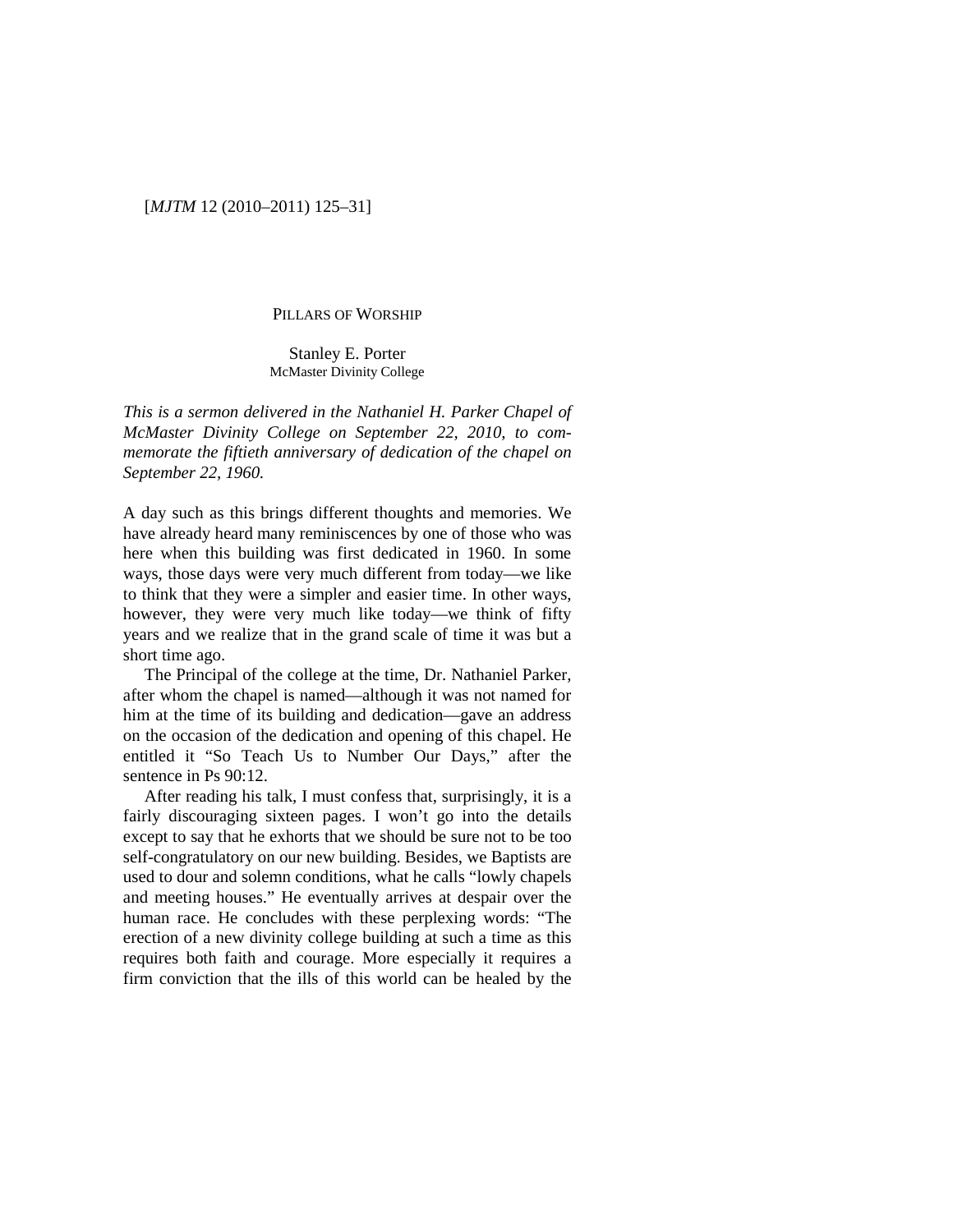# 126 *McMaster Journal of Theology and Ministry* 12

sovereign grace of God through our Lord Jesus Christ. The next ten years, or perhaps even five, will determine whether or not the religion of Jesus Christ is still a power in human culture."

Clearly Nathaniel Parker was not a prophet. As enticing as it may seem to hope to cure the ills of this world and to see Christianity become a force in human culture, I am far less concerned with that than I am that we are faithful to the task that God has called us to—to be witnesses to the life-transforming and redeeming power of the death and resurrection of his son Jesus Christ.

I too wish to talk about an Old Testament passage for a few minutes. Parker briefly mentions Solomon's temple in his talk, and notes that the temple distracted the Israelites from their focus upon God.

There is another perspective on this situation, however. I would invite you to turn in your Bibles to 1 Kings 6 and 7. First Kings 6 describes the temple that Solomon built for God. The temple was large—60 cubits long, 20 cubits wide, and 30 cubits high—a cubit was about 44 centimeters or 18 inches (according to most scholars). So the temple was about 90 feet long, 30 feet wide, and 45 feet high. It was roofed with cedar and its walls were lined with cedar. The inner room of this temple contained the ark of the covenant and the cherubim overlaid with gold. The walls were covered in carvings, and there were olive wood doors. Perhaps you can even see in the picture of the Old Testament temple something of our own chapel here, both in its shape and in its construction.

This is a very aesthetically satisfying shape and design. It is essentially a rectangle, which has proven to be the best shape for acoustics. Many of the great concert halls of today—such as the Musikverein in Vienna—are designed with the rectangular shape because of how it preserves and transmits sound. It is also an uncluttered shape. There are no unnecessary walls or protrusions, just the straight lines of walls meeting walls. There is nothing to distract those leading and the congregation from viewing each other. There is also a very simple and enduring beauty in such a shape: straight line meeting straight line, reaching upward and forward in unbroken progression. The shape of the temple, and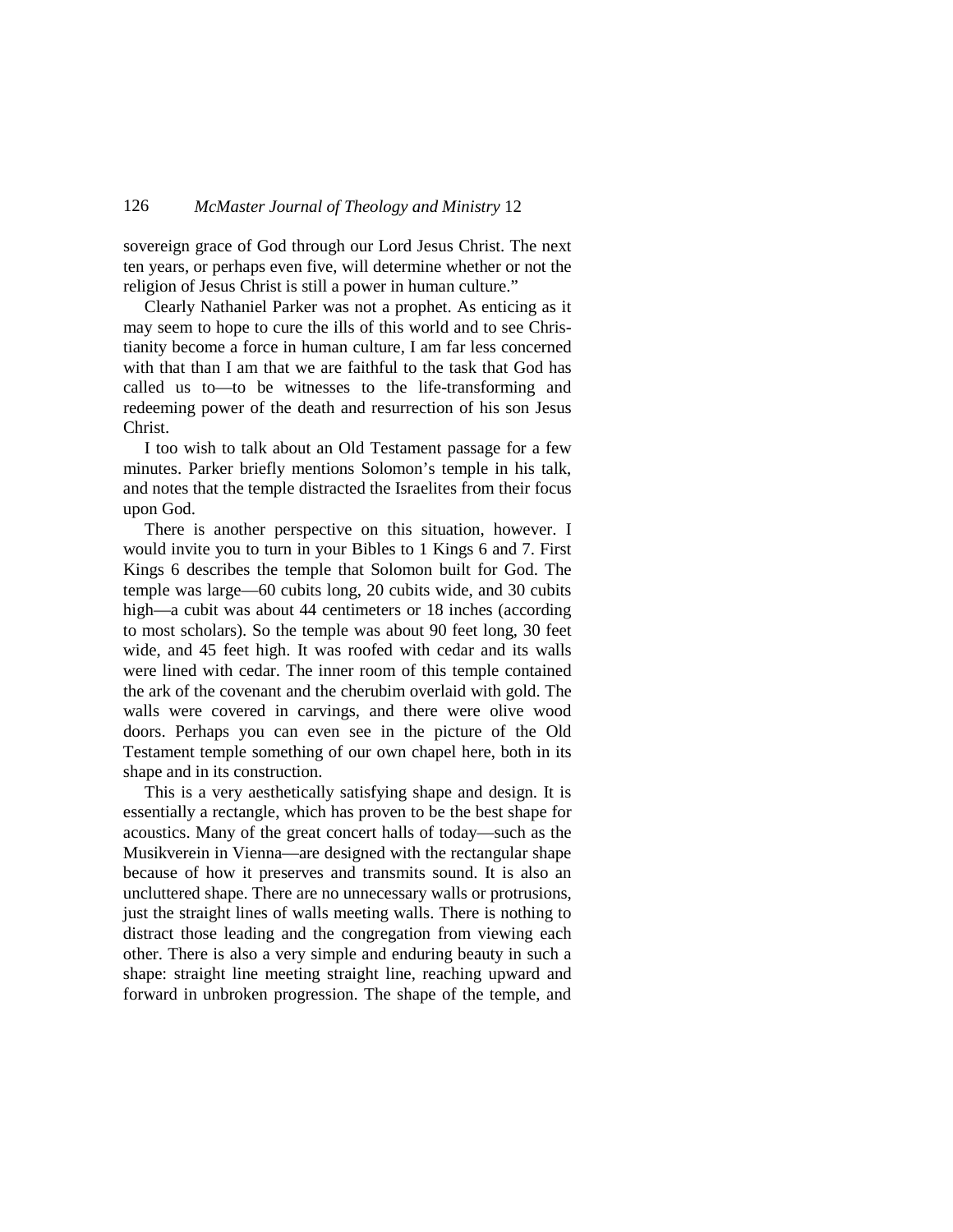of our chapel, is something that is well suited to its purpose providing a means and place of worshipping God together in communal observance. That is what we do here every week, just as we are doing today. We are gathered as a community of followers of Jesus Christ, to worship God and to become better equipped to serve him in the world, as we proclaim the good news of Jesus Christ—that salvation has been made available to all who come to him.

That is not all that we can say about the temple or our chapel, however. Solomon hired Huram, a craftsman from Tyre in Lebanon, to make furnishings for the temple. Huram made an interesting collection of furnishings. Most of them had clear purposes to perform in the worship ritual, apparently for ritual cleansing or to hold lamps. However, there were two things that he made that are a little more intriguing.

Let me read 1 Kgs 7:15–22:

He cast two bronze pillars, each eighteen cubits high and twelve cubits in circumference. He also made two capitals of cast bronze to set on the tops of the pillars; each capital was five cubits high. A network of interwoven chains adorned the capitals on top of the pillars, seven for each capital. He made pomegranates in two rows encircling each network to decorate the capitals on top of the pillars. He did the same for each capital. The capitals on top of the pillars in the portico were in the shape of lilies, four cubits high. On the capitals of both pillars, above the bowl-shaped part next to the network were the two hundred pomegranates in rows all around. He erected the pillars at the portico of the temple. The pillar to the south he named Jakin and the one to the north Boaz. The capitals on top were in the shape of lilies. And so the work on the pillars was completed. (TNIV)

Huram was instructed by Solomon to make two pillars. In fact, he did not just construct two pillars, he crafted two huge bronze pillars.<sup>[1](#page-2-0)</sup>

These pillars were eighteen cubits or about 27 feet high. They were twelve cubits or eighteen feet around. According to

<span id="page-2-0"></span><sup>1.</sup> For information on the pillars, see Simpson, "First and Second Kings," 418–19; LaSor, "1 and 2 Kings," 330–31.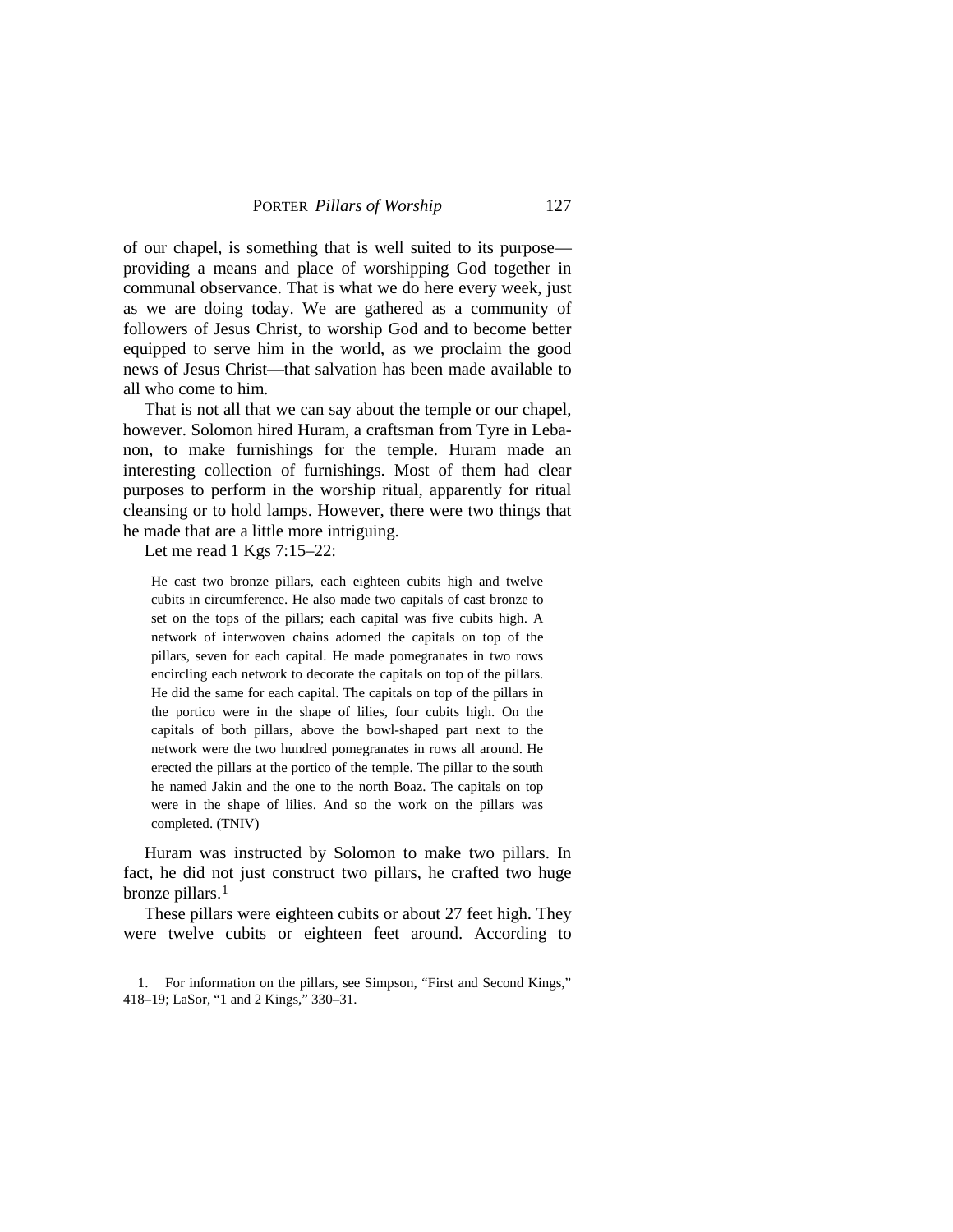# 128 *McMaster Journal of Theology and Ministry* 12

Jeremiah 52, the sides of the pillars were three inches thick, and they were hollow inside. They had capitals on each one, also made of bronze. Each capital was five cubits or seven and a half feet high, making each pillar over 34 feet high. There were lilies—probably something like the acanthus leaves on a Corinthian capital—adorning these capitals, each of them four cubits or six feet high—those are big lilies. There was probably a sphere nestled in the capital as well.

Each capital had a network of seven interwoven chains hanging from it. This network of chains was encircled with two rows each of pomegranates. There were two hundred pomegranates in all on each capital, draped over the sphere in the middle.

These two pillars were erected right at the entrance to the temple, one on each side of the door. In other words, as worshippers approached the front of the temple, a façade that was 30 feet wide and 45 feet high, they were met by two giant pillars that were 34 feet high each, and nearly six feet across each. On top of that they were glistening bronze with ornately decorated capitals.

Scholars are not clear why chains, lilies, and pomegranates were used. The pomegranate is an intriguing fruit, with various popular thoughts about its symbolic significance. Some have thought that it was the original fruit in the Garden of Eden, others that its blood-red color symbolizes the death of Jesus and redemption.[2](#page-3-0) In other words, no one is quite certain.

Do you know what these pillars were designed to do? Well, there has been a lot of speculation about that. Some think that they had fires in them, perhaps as a reminder of the fire that led the Israelites out of Egypt; others that they were like the obelisks that were in front of other ancient temples. The pillars also had names. Jakin is translated "he establishes," and Boaz "in him is strength."

I heard a sermon about these pillars once nearly thirty years ago. I don't remember much from that sermon except that it was

<span id="page-3-0"></span><sup>2.</sup> A quick survey of various articles on the web will reveal these opinions and others.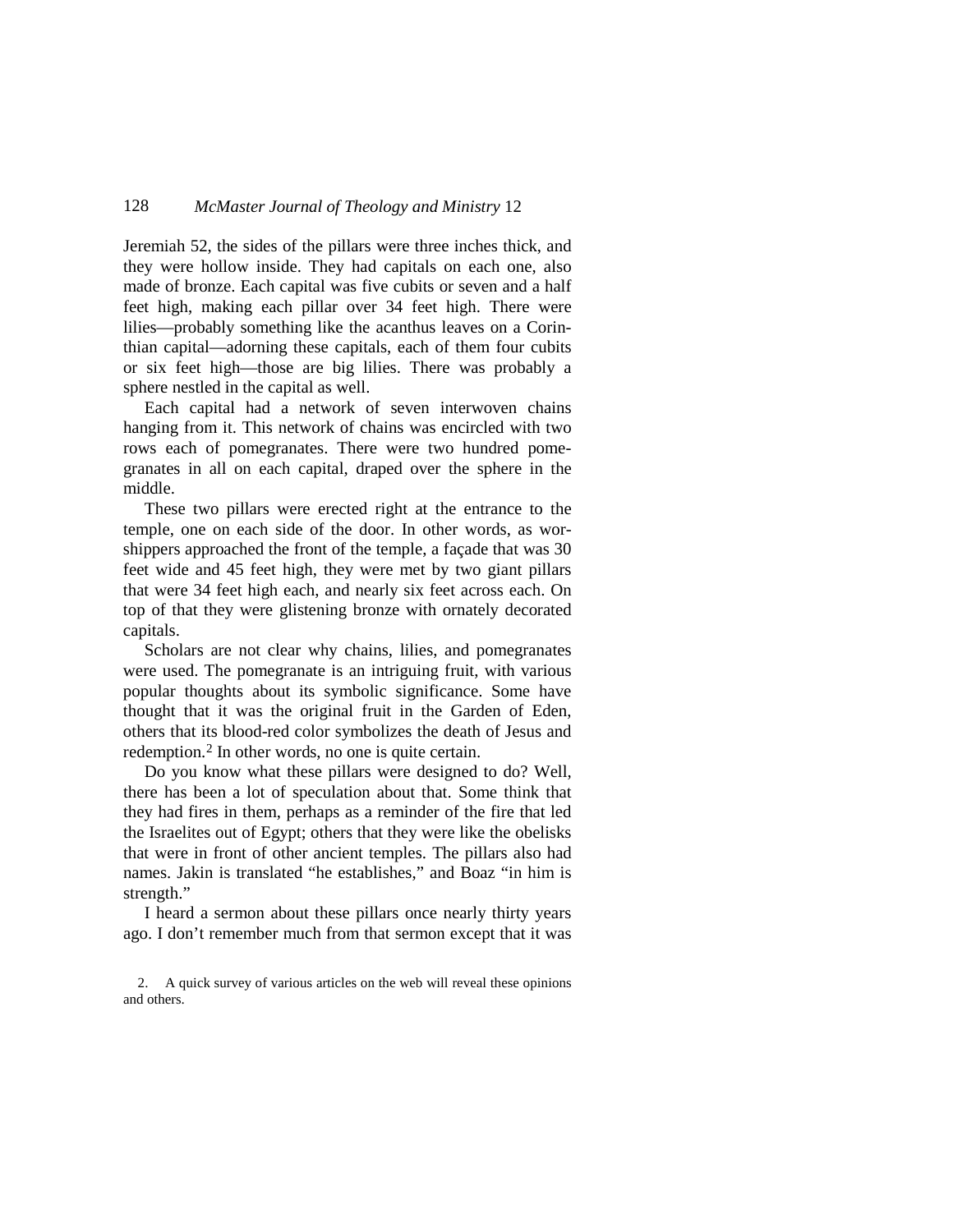clear then that, after all is said and done, scholars don't really have any idea what these pillars are for. I don't think that they have discovered anything further in the last thirty years either. But let me make a suggestion prompted by that sermon.

These pillars have no direct functional value whatsoever they do not hold up a roof or support a crossbeam—but they do have an aesthetic and artistic and worshipful value. They were erected as objects of beauty to enhance worship—that is all, and that is more than enough. They were simply designed to *be* standing in the front of the temple as worshippers approached, glinting with the sunlight as it struck off of the bronze, the various shapes reflecting the light in a myriad of ways. What an incredible sight this must have been as God's people approached the temple for hundreds of years to enter into his presence to worship. This is art without functional value, but full of worshipful purpose.

But why? Why would God require such an entrance? The reason seems to be no other than that God likes beauty, and he likes the place where his worshippers gather to be a place of beauty because it helps them focus on him and it reflects beautifully on him. Our God is a beautiful God who has created a uniquely glorious, ordered, and beautiful universe of which we as humans are one of his prized accomplishments. No wonder, when we were fallen because of our own misbehavior, he sent his very own Son to instigate the process by which this beauty could be restored.

Our chapel is like the temple in a number of ways. It is a building beautifully designed by Bruce Brown, the architect. Its perpendicular style has a sense of grandeur, but is also ideally suited to creating a worshipful experience. The windows on the sides—with colored pieces of glass numbering the congregations in the Baptist Convention at the time of its building—filter light through in a spectacular array as we worship during the changing seasons.

Our chapel is also a thing of beauty in itself—it is full of beautiful and artistically designed features created by William McElcheran, some of them with no other apparent use—and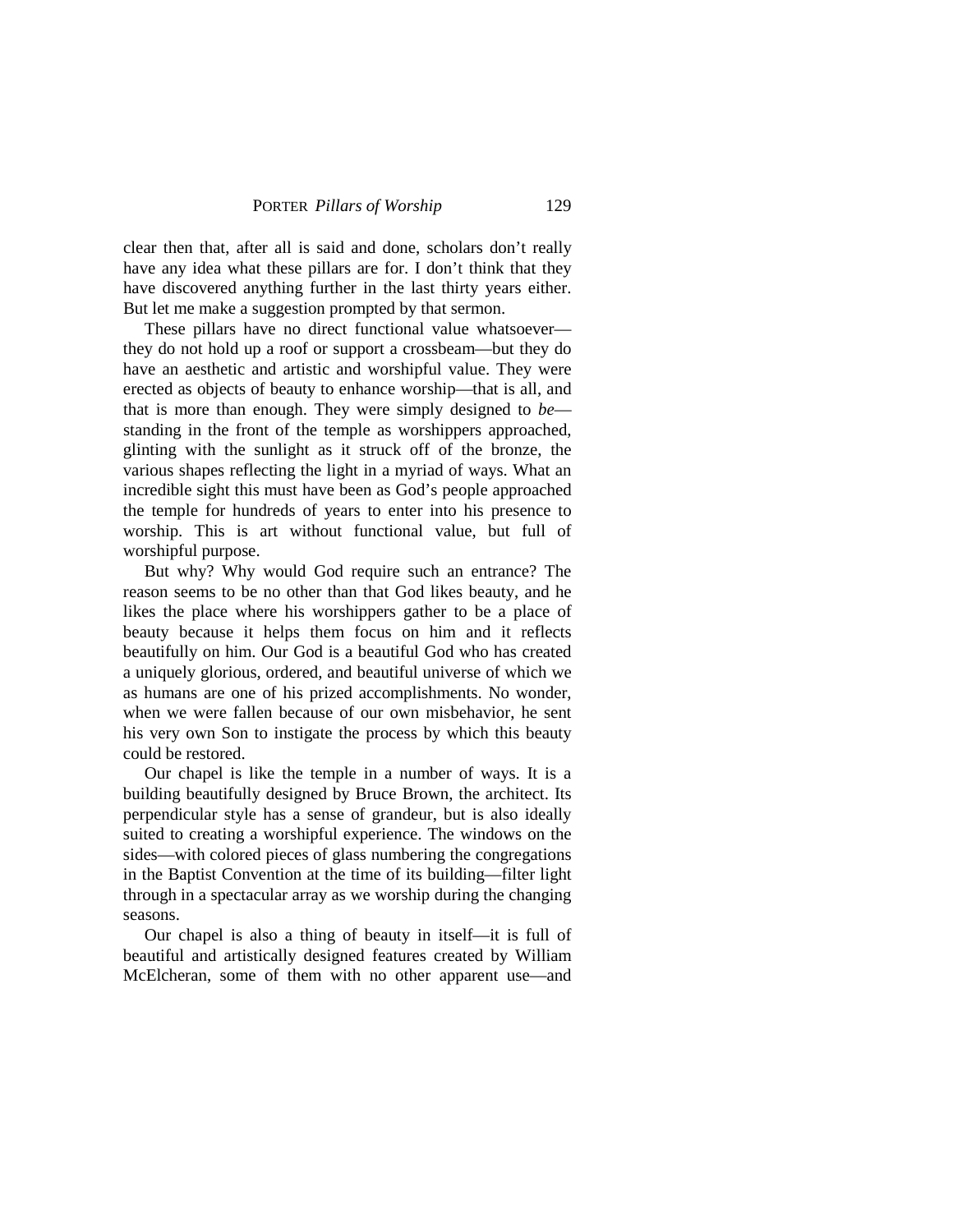none is needed—than that they are beautifully created to enhance worship.

As worshippers enter the building, they proceed through beautiful wooden doors with carved angels heralding their arrival, and the words "The Master is Here and Calleth for Thee." They enter the sanctuary proper and they see the beautifully carved pulpit that depicts Jesus calling his disciples.

They look up further and see the communion table. Here the Lamb of God who gave his life for our sins is depicted, along with figures representing the twelve apostles. As our eyes are elevated by the stark and empty cross, we witness six distinct scenes in the life of our Savior—his baptism, the sower, the healing of the blind man, the breaking of bread, Jesus' prayer in Gethsemane, and the resurrected Christ with his nail-scarred hands.

Could we worship in this chapel if it were not the finely constructed and artistically decorated building that it is? Surely we could, as others have through the centuries and continue to do elsewhere. But I don't think we could worship as well or that it would elevate us to the same heights of reverence and even exultation as we are able to find in this environment. This is not art for art's sake, but art that enhances worship for its sake.

But let us not forget—the purpose of this building is not architectural grandeur or artistic accomplishment—as much as we have and appreciate these. This building is meant as a splendid and continuous and active place of Christian worship. With the chapel enhanced by these features, members of our community and others from beyond gather regularly here to come before God, enter into his presence, and give him praise and worship for who he is. There is no other reason for this chapel to exist. As long as this chapel is dedicated to this purpose, it remains a lasting memorial to those who helped to create it for that purpose, to those who through the now fifty years have worshipped here together, and to those who will come after us and offer their worship. Once this chapel loses its purpose—no matter how beautiful or how grand it is—it will have forfeited its right to be considered beautiful and even its right to stand here.